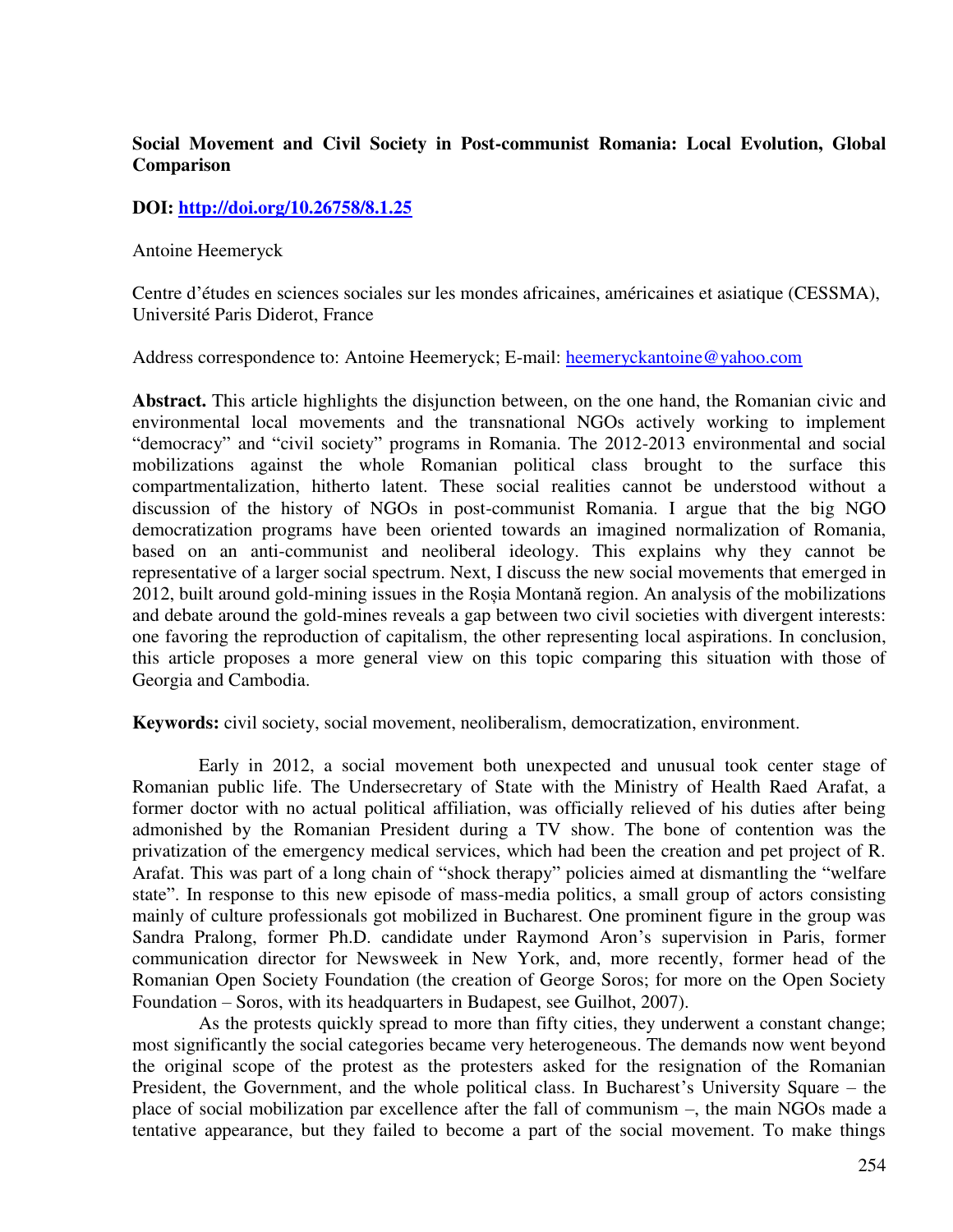worse, the division between the protesters and the so-called civil society representatives – also a spatial division within University Square – was so obvious that it was picked up even by the mass media. The phrase "the two University Squares" – one belonging to the protesters, the other to the NGOs – sums up this very split which until then had lain dormant (Heemeryck, 2010, Cîrstocea and Heemeryck, 2004).

It is in this context that a journalist, during a TV interview (broadcasted by B1TV) with the head of one of the main NGOs (The Resource Center for Public Participation which is in fact the former Romanian branch of the National Democratic Institute-US), questioned the representativeness of the aforesaid organizations. "What matters is not to be representative," the head of the NGO replied, "but to be relevant." The purpose of this statement is to cancel out the question of the main NGO legitimacy and to hide the deep and long-lasting split within the civil society between, on the one hand, its dominant branch and, on the other, the protests of the politically organized society. This division resurfaced sometime later during the protests against gold mining in the Apuseni Mountains and against hydraulic fracturing for shale gas ("fracking") in Pungești.

Looking at the gap between large NGOs and a social movement over which they could have little or no control at all allows the inquiry into the sensitive issue of the conceptions, uses and forms of civil society as well as the causes of such disjunctions which seem to shape the functioning of civil society in Romania and elsewhere. I argue that the big NGOs behave nolens volens as drive belts for neoliberalism. To a large extent, they are, in the words of Antonio Gramsci, similar to an ideological "hegemonic apparatus". Further, I claim, a counter civil society emerges to curb the former's domination and promote a project closer to the nation, to culture and nature.

This article is based on several years' worth of fieldwork in Romania. I have conducted an investigation in the big Romanian NGOs for more than one and a half years, to which I added observation of everyday relations in several NGOs and over seventy interviews. As concerns the 2012 and 2013 protests, apart from my on-site observation, I had the opportunity to discuss them several times, during my Comparative Sociology seminars, with some of my students who were actually involved in the protests. My fieldwork inquiries were supported by extensive research – analyses of press materials, NGO documentations, activist websites, funder.

In order to follow up on this claim, I will first focus on the leading NGOs which are supposed to represent civil society as a whole. Next, I will discuss the biggest social movement in post-communist Romania, i.e. the protests against gold mining at Roșia Montană (RM). This emergence of the RM mobilization fits into a chain of social movements which is currently gathering momentum.

### **1. A Civil Society Caught Between Anti-communism, Normalization, and Neoliberalism**

### *About anti-communism as a mode of action*

The dominant branch of Romanian NGOs is made up of a dozen NGOs at the most, all of them created in 1990. Their ideology can be described by a strong anti-communist stance, which was shaped during the first months after the fall of communism, modes of action that aim at an abstract normalization, and the promotion of a latent neoliberalism. It is against this backdrop that the structuring effects need to be reconsidered (on the debate surrounding the uses of the memory of communism see Heemeryck, 2014).

The 1980s saw an extreme development of the communist regime's means of surveillance and the undertaking of gigantic construction projects, epitomized by the People's Palace in Bucharest. Coupled with a policy of repayment of the foreign debt, these titanic construction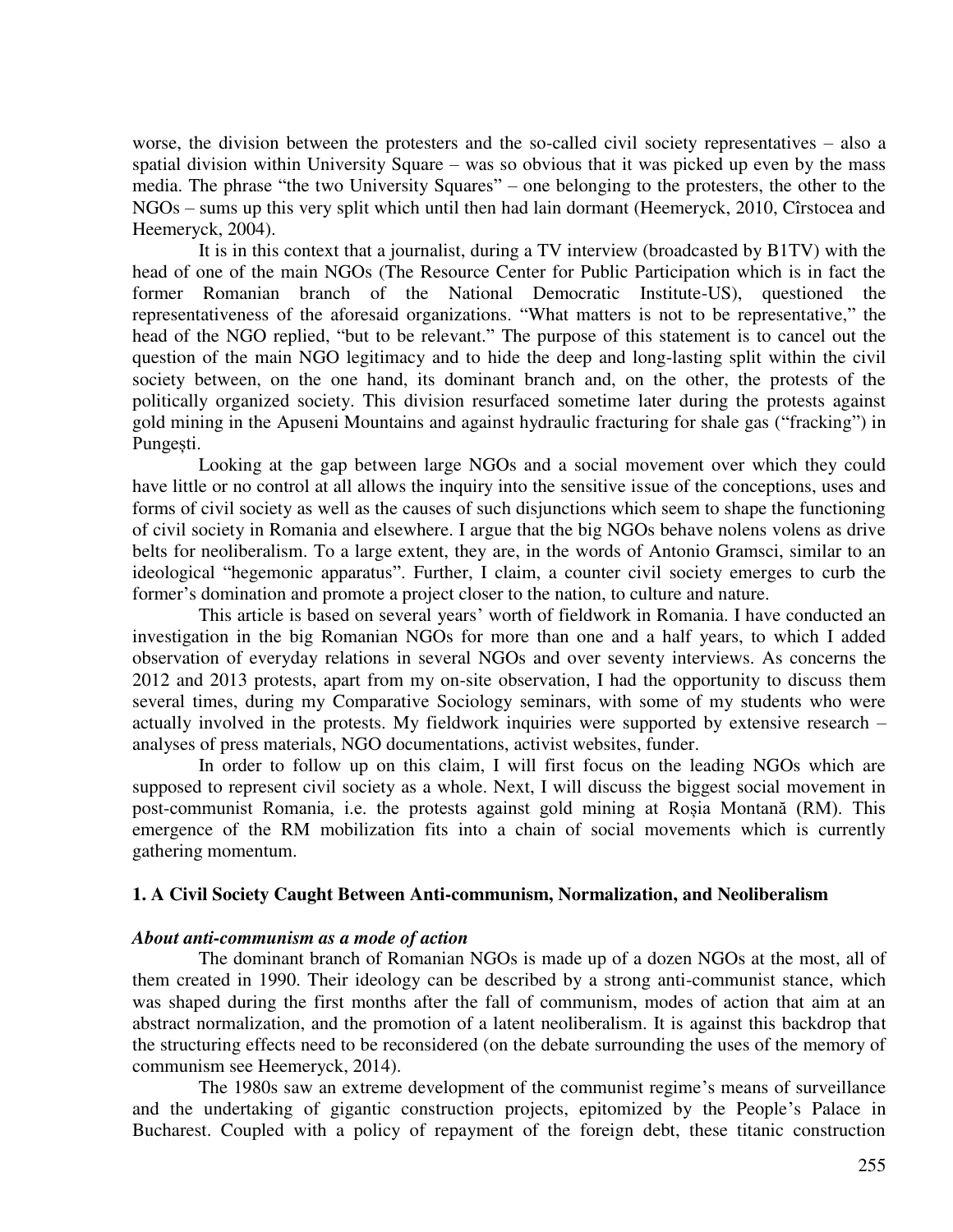projects brought about a sharp decrease in the population's standards of living. The political structures were largely monopolized by the Ceaușescu and their reference group as illustrated by the policy of rotating cadres (both geographically and administratively) and the appointment of people to the top positions in the state exclusively based on nepotism. These are the two levels that allow one to understand the overthrow of the regime in 1989, which can be described as a coup taking place against the background of a popular uprising.

It is in this context that the 1989 mass protests took place. Despite their authoritarian nature, the first policies adopted by the first post-1989 Gorbachev-inspired government were experienced as a breath of fresh air by a harassed and starving population. This explains the considerable electoral success of the new political coalition despite their repeatedly rigging the elections in 1990 and 1992. However, the takeover does not go uncontested and a student social movement, backed by the right-wing political parties freshly (re)created and fully supported by Western countries, occupies Bucharest's University Square in April 1990. The protesters naively demand the lustration of institutions, i.e. forbidding former members of Securitate (the political police) and members of the Communist Party to run in the elections during several terms. Acting out old authoritarian habits, on June 14 and 15, 1990, the government organized a violent repression of the protests with the help of Jiu Valley miners, resulting in 277 people wounded and 7 dead. It would not take long for this event to become a genuine origin myth, central to the collective imaginary of both the NGOs and the right-wing opposition parties.

Anti-communism, which deems any progressive ideology as conducive to totalitarianism becomes the credo and the glue of the very heterogeneous University Square social movement. The pattern of the political and associative opposition to the government was embodied by the Civic Alliance. The motto of this macro NGO, unchanged since December 1990, is representative of this movement: "As long as the Romanian society does not enter a state of normality, as long as the Securitate members, the crooks and those who steal from the Romanian people do not disappear from Romania's political life, the Civic Alliance will be on the barricades, holding the banner up". A large proportion of the movement joined forces with the right-wing political parties (Huiu, Pavel, 2003) and obtained, in 1996, a great yet short-lived success. The first post-communist neoliberal political era, between 1996 and 2000, will prove to be a disaster.

To this day, all the big NGOs share this multi-purpose abstract anti-communism. From an insider's perspective, it grants the movement an appearance of solidarity and coherence. From the outside, it appears to justify their discrediting of the so-called left-wing parties and, as a corollary, their constant alliances with right-wing parties, which are known to show their gratitude to these social groups when they accede to power. There is an actual circulation of elites between the NGOs and the political parties. It also makes it possible to discredit the population, deemed spineless because it refuses to vote the way these NGO members want it to vote. In both cases, they decry a mentality seen as incompatible with democracy. Finally, from the perspective of class relations, this particular brand of anti-communism allows this lower tier of the elite to conceive of itself as a new political avant-garde and, consequently, to grant itself a special positive status at the expense of undermining the political class and the population.

In passing, let us note the change in the way the local actor is represented: formerly, back at the dawn of the development era, imagined as a political force, the local actor becomes, starting with the 1980s and the emergence of the humanitarian sector, a victim or a body whose biological survival needs to be ensured. In post-communist countries, the local actor is deemed, when they do not pledge allegiance to the neoliberal parties, alienated by life under dictatorship, in line with the representations that funders and development agencies have of the local actor.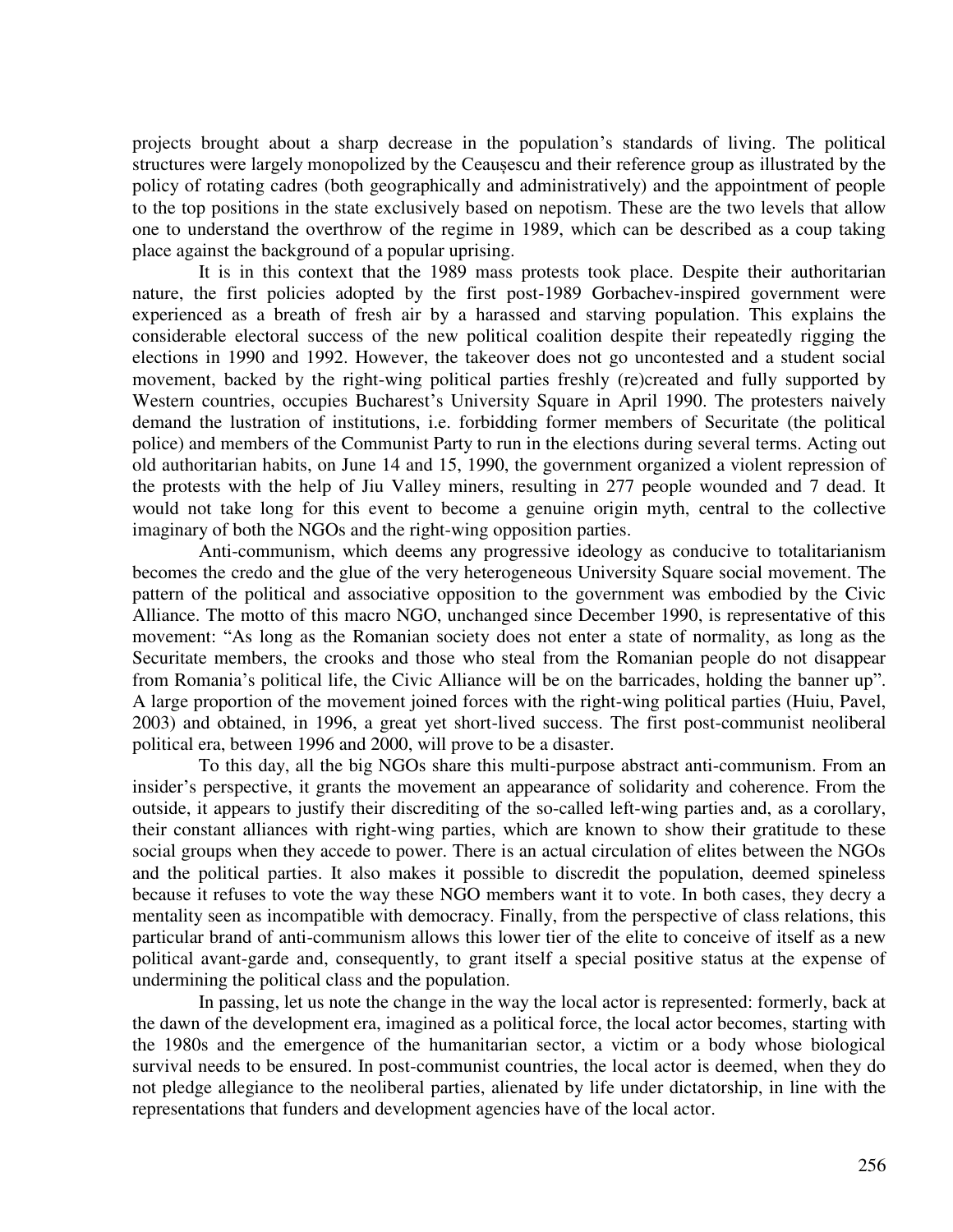The 2004 program "for a clean parliament", supported by eight NGOs (Freedom House Romania, Open Society-Romania, Transparency International Romania, etc.) during the 2004 legislative elections, is an illustration of how persistent this view of society really is. The NGO coalition envisaged putting pressure on the political parties to get rid of candidates that were falling into the following categories:

The candidate or a member of his/her family pursues business relations with the state while holding a position of power in a state institution; the candidate has a history of migrating from one party to another during the same term; there is a gap between the candidate's stated income and his/her actual income; the candidate collaborated with the former Securitate and/ or was a PCR (Romanian Communist Party) cadre during communism.

#### *Global Standards, Virtual Democracy*

The neo-liberalization of the United States coincides with the reviving of an anticommunist stance as illustrated by Ronald Reagan's Evil Empire Speech (1983). The international political institutions created during his reform of the state, such as the National Democratic Institute (1983), the International Republican Institute (1983), will be the ones to invest and to set up the main NGOs in post-communist countries. By recalling this historical moment, I aim to reveal the convergence of anti-communism, democratization, and neoliberalism as manifested in the early 1980s. This ideological triad reflects the collective identity and the modes of action of the big Romanian NGOs.

As a matter of fact, the strongest Romanian NGOs operate in the fields of democratization and civil society building. Most of them were created following the massive intervention of US and European institutions. This applies to the entire post-Soviet area and there are no frictions between these different organizations but rather a mutually agreed division of labor. However, these relations can prove very difficult to account for in their home societies.

Financially, the NGOs are fully dependent on their funders. This is a subcontracting type of relationship which does not allow for the development of critical thinking. The symbolic economy of these social fields illustrates to what extent the submission was internalized: the awards granted by Western institutions are displayed in the organizations' headquarters as the only markers of legitimate acknowledgment of the work done by an NGO. All consecration exists solely under the control of the external authority – be it imagined or not.

As a result, the programs of these NGOs, a reflection of their funders' agendas, are focused on the election process, the respect for the Constitution, the behavior of the members of Parliament, of politicians, on the sustainability of the civil society, transparency, and the fight against corruption. From Romania to Kyrgyzstan, these endoxic standards are the same. From this perspective, democratization is designed as both mode of transformation and monitoring of political and administrative structures and proliferation of associations. It targets the top of society and not the bottom. There is no better proof than the almost total lack of programs that explicitly use the word grassroots. The concept of empowerment is also absent from this world.

Therefore, these organizations work as proxies of minimal global political standards (transparency, rule of law, human rights, a competitive market-economy, a strong civil society, etc.). These are no longer Durkheimian norms, i.e. social norms that ensure the reproduction of a society, but virtual norms modeled by hypostasized Western societies. This is one of the prerequisites of their global applicability, of their postulated universality.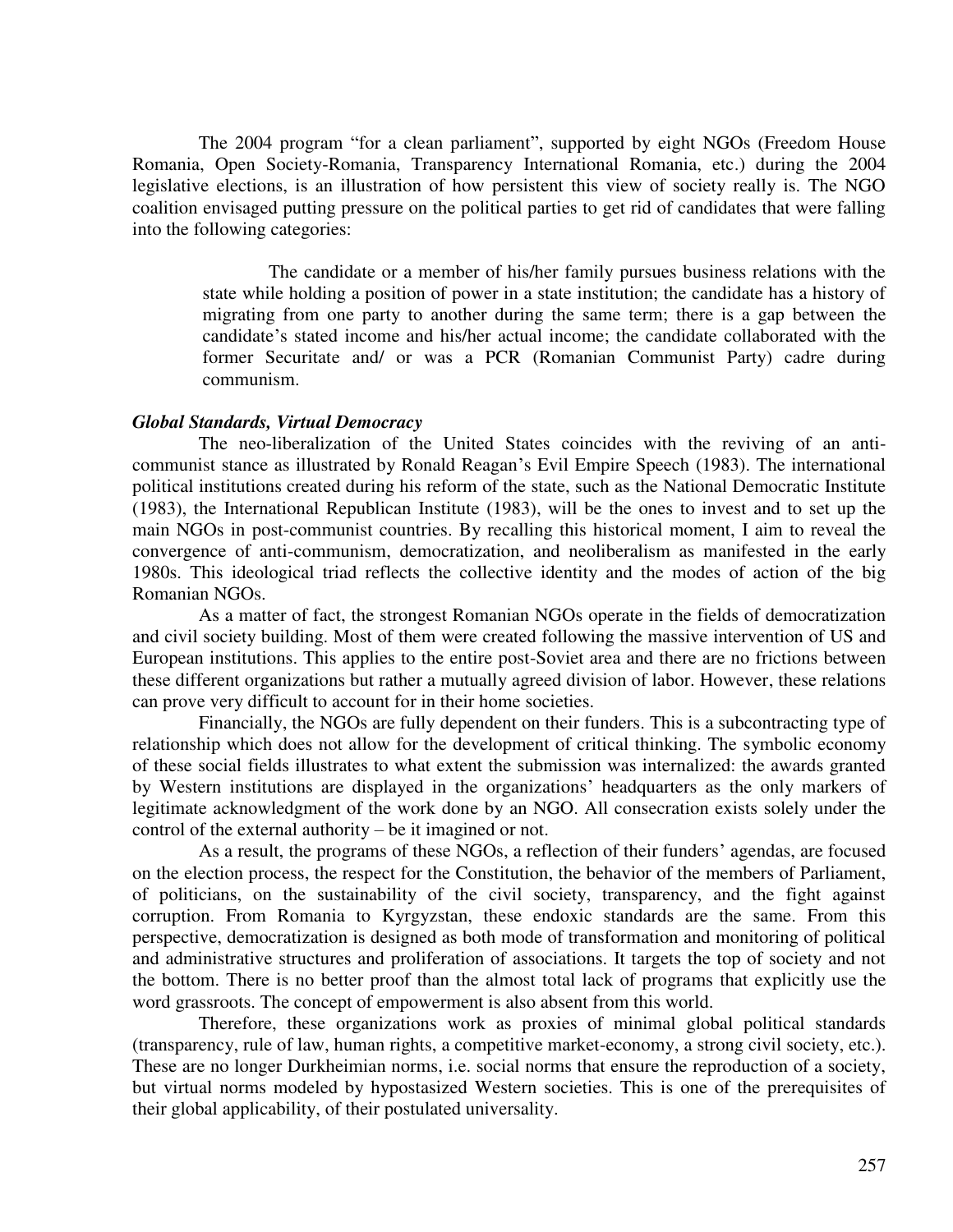The internalization of this power relationship in these NGOs is explained by the reinvention, after 1989, of an "allocentrism" directed at the West, otherwise traditional in Romanian culture. The entire Romanian national history, unfolding at a crossroads of empires (Austrian-Hungarian, Ottoman, Russian, USSR), was marked by identity stretching between an often ethnically-flavored autochthonism, on the one hand, and a synchronism centered on the belief that the West is a social, political and economic space that Romania should emulate in order to become civilized. The civilizing role is attributed to intellectuals and NGOs. This explains why there are few or no voices critical of the European Union, the USA or NATO in these NGOs.

While, as a rule, throughout the post-communist landscape, this particular type of NGOs did not oppose their funders and foreign partners – with the notable exception of Cambodia as we will discuss later in this article –, in the Romanian case, this reinvention of tradition rather proved to be a breeding ground for them. Indeed, the "partners" know how to be authoritarian and can terminate an entire NGO network if they do not approve of the political choices of the members as illustrated by the case of the NDI in Kyrgyzstan (Pétric, 2008). Subservience is, therefore, a must. But recent history also favors this attitude of consenting to authority: in the first hours following the fall of communism, democratization agencies and their funders were the only ones to provide support to the pioneering seeds of civil society. As a result, this is also a debt to their foreign partners, a debt that senior activists who now hold managing positions have "inherited".

Democracy and civil society thus become fetishes of globalization. Globalization prevails as the last stage of human evolution, hence its apodictic nature. It regulates legitimate hierarchies between nation states, between those whose past is stained by dictatorship and those who can claim historical primacy.

Therefore, we can speak of an instrumentalization of global power relations: since Romania is a post-communist country, because of this stigma, it is perceived internationally as a backward country. NGO activists appropriate these power relations via an instrumental allocentrism and reflect back to the population and the political class a degrading image of communism in order to better distance themselves from it.

It stands to reason that these organizations have little interest, to this present-day, in local issues that challenge the alleged Western sociopolitical model. This evidently pairs well with the conception of a government controlled by an enlightened elite, an avant-garde, an ideal also dear to neoliberal followers.

## *A Neoliberal Democracy?*

During the winter 2012 protests, in a letter addressed to the government and to the President of Romania, signed by twenty-four organizations, the NGOs protested against "corruption", "savage deforestation", "the destruction of national heritage architecture", "the arrogance of government officials", "the violation of the rights and liberties of disadvantaged groups", "the maintaining of the huge gap between rich and poor by the entire political class". Born out of an exceptional context – a sudden social movement that does without the NGOs – this letter voices an almost unprecedented level of social, ecological and political criticism.

The main cause of this exceptionally broad claim-making is the participation of a larger number of non-governmental organizations. More critical organizations, such as the Internet-based criticatac.ro journal, were called on to make their contribution to the claim-making. Nonetheless, with the exception of environmental NGOs, this message was unusual for the big Romanian NGOs. The latter's criticism is – as ever – rather general; it did not result in action; and it was aimed at capitalizing on then-ongoing social movement. They were actually incapable of putting forward a fiscal and redistributive policy meant to diminish inequalities. Although they expressed regret about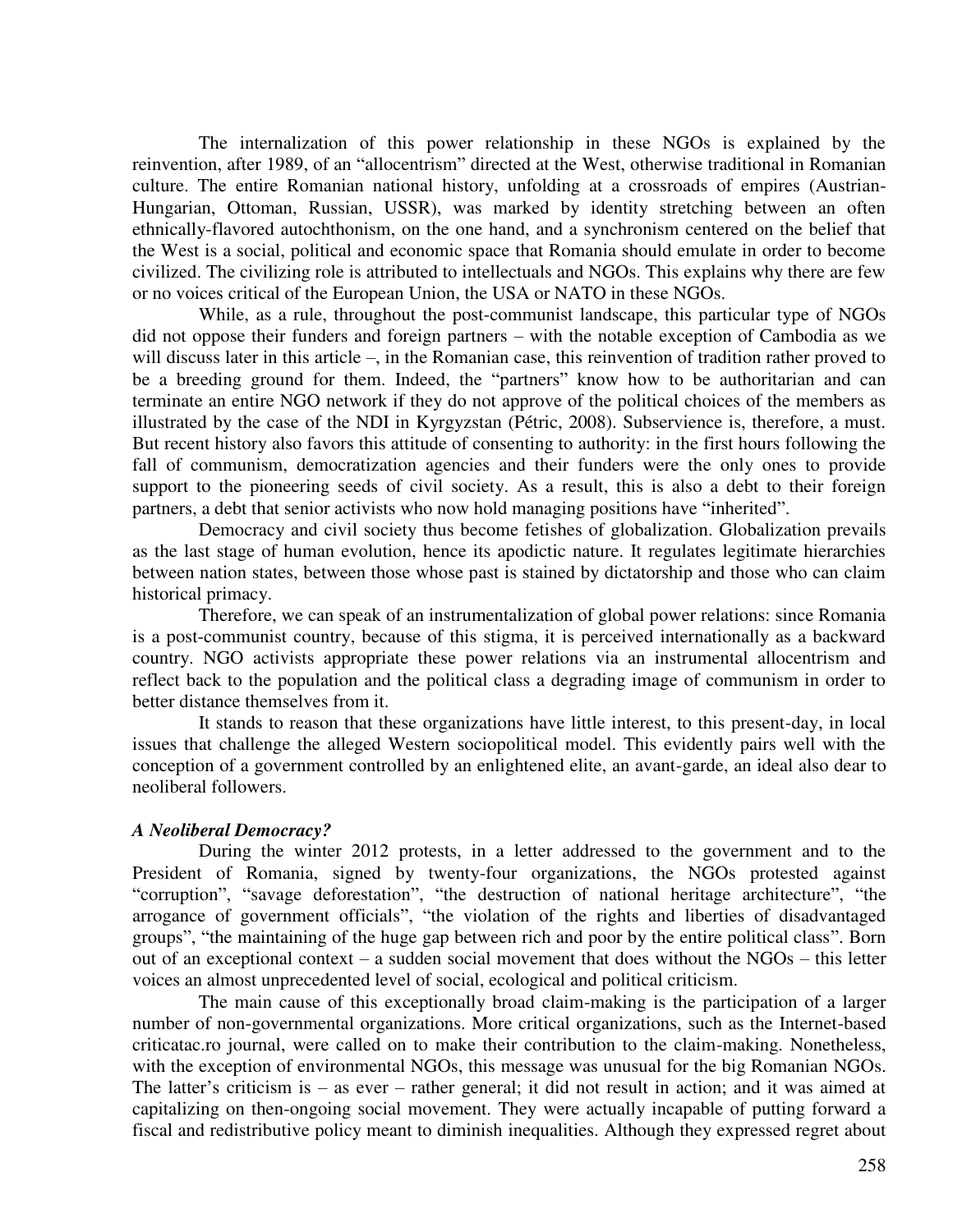the harassment and random arrests made by the police, which were  $-1$  can bear witness  $-$  a source of constant fear for the protesters, they were incapable of supplying the needed legal assistance.

As far as the organizations meant to represent the civil society are concerned, criticizing capitalism is simply unthinkable for them. These NGOs see themselves as mediators between "the Western wisdom", the very source of democracy and capitalism, and Romania's perceived lack of civilization. Being critical about capitalism can mean betraying many years of personal investment and would constrain activist to a reconstruction of a specific subjectivity. This also partly explains why these organizations cannot foster change and alternatives.

Defying all expectations, the 2007 economic crisis has had no impact on their public position. Like multinational corporations, these NGOs seem to be remarkably resilient. Their moral economy calls for the prosecution of local elites. In their view, the dysfunctional Romanian economic system and institutions are the result of Romanian capitalism being a fake capitalism, spoiled by the former communist elites and by corruption. Therefore, they make a distinction between genuine capitalism, which remains fair and desirable, and fake capitalism, which is local, savage, the kind that you can find in Romania.

On yet another level, the normalization operated by previously mentioned NGOs limits the exercising of sovereignty and democratic representativeness to the electoral process, the transparency and the monitoring of public institutions, without criticizing the current capitalist system. They share this conception of politics with neoliberal doctrines. From the very beginning, neoliberal ideologists were faced with a contradiction between the market system and popular sovereignty.

In short, one could say neoliberalism consists of the will to impose the pattern of the market all the way to the cellular level of society (for more on the genesis and evolution of neoliberalism see Dardot and Laval, 2009). This presupposes the transformation of all social forms into companies subjected to efficiency calculus. The notion of the market undergoes a subtle change: the emphasis is no longer on the exchange, the commodification (etc.) but rather on the competitive nature of relationships among agents.

Unlike the greatest liberal thinkers of the XIXth century (J. Spencer, J. S. Mill), the neoliberals do not believe that the market system is a natural one. Contrary to the widespread confusion within the social sciences, neoliberal conceptions are radically alien to the laissez-faire doctrine. If the market system is not natural, it then must be instituted and maintained through the intervention of the state. The state is, therefore, the main agent that ensures the implementation and maintaining of the market as a social order (Dardot and Laval, 2009). Now, this endeavor is hindered by one huge obstacle, i.e. democratic sovereignty and the "irrational masses". This explains why, according to Walter Lippman, democracy needs to be strictly limited to the electoral processes (Lippman, 1943). Ordoliberals go even further pleading in favor of constitutionalizing neoliberal economic policies so as to place them outside the deliberative system. According to this view, the European Union is the perfect expression of this policy (Dardot and Laval, 2009, pp.328- 346; Denord and Schwartz, 2009). The anti-democratic nature of this conception is revealed in the work of F. Hayek and his open preference for a liberal dictatorship rather than a social democracy. However, I must point out that the ordoliberal functioning of the EU has been repeatedly shown to be incompatible with the sovereign expression of the people (see for instance the 2005 referendums on the ratification of the European Constitutional Treaty – to which several people said 'no' only to be forcefully adopted by their elites).

The NGOs I discuss clearly chair this worldview. They have reduced democracy to a formal standard built around electoral procedures. They rule out de facto any claim-making beyond the scope of electoral claims, except for challenges to the authoritarian tendencies of the state, thus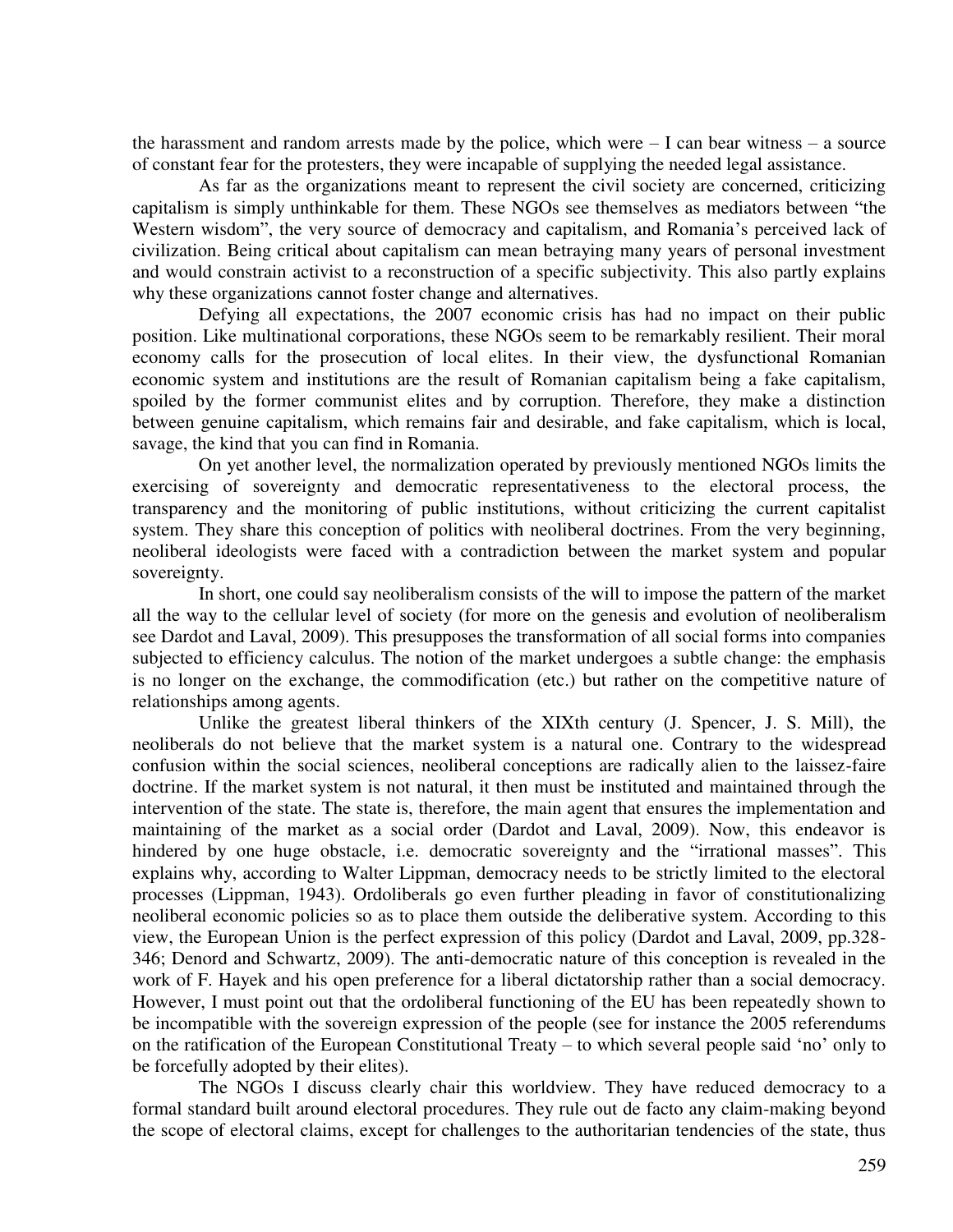allowing for the maintenance of an environment favorable to market development and securing foreign investments. They work as an alibi for neoliberalism; in the absence of elections – despite most thinkers', from Aristotle to Montesquieu (Manin, 1997), having conceived elections as the tool of an aristocratic government – any society would become a morally bankrupt project. Finally, one could also wonder what is the use of fully legal elections and total freedom of expression for every citizen if the choices in terms of economic policies and social projects have been set in stone by the European treaties.

NGOs are often perceived as the vectors of global claim-making, according to an idyllic view recurrent in the social sciences. Quite on the contrary, these organizations turn out to be keys to global domination. This aspect becomes obvious in the case of so-called democratization NGOs, whose task is to impose a hegemonic ideological framework in the name of an alleged popular representativeness. Nevertheless, exposure to globalized capitalism and neoliberalism characterized by oppressive tendencies forces societies to find alternative solutions to ensure their political, economic, social or even biological survival. As a result, heterodox social movements emerge and contribute to the creation of a counter civil society. And this becomes the locus of nascent subversion. Next, we are going to see how this happens based on the case study of a social movement that opposes gold-mining at Roșia Montană.

### **2. The Polymorphism of the Counter Civil Society**

The Roșia Montană gold-mining project has generated the largest, most important social movement in post-communist Romania. (As concerns the Save Roșia Montană Campaign (CSRM), the journalist Mihai Goțiu provides the best synthesis of information in his book – see Goțiu, 2013.) Roșia Montană is a small commune comprising a few thousand inhabitants, located in the heart of the Apuseni Mountains, a mountain region known for its magnificent views but also for its mineral resources. It is this particular richness that stirred the interest of big Wall-Street investors (Thomas Kaplan, John Paulson, Beny Steinmetz) and the Canadian mining industry about fifteen years ago. An estimated 300 tons of gold and 1,600 tons of silver could be extracted over a period of fifteen years. This would make it the biggest cyanide gold mining project in Europe. In addition to the environmental damage, the mining method would entail the construction of a dam, displacing almost all the inhabitants of one village and destroying an archeological heritage site over 2000 year old.

This particular mining project reveals a general phenomenon of "condensation" (Poulantzas, 2013) involving the main global capitalist actors and the local political and administrative structures. On the one side, there are the Romanian investors – known for their past connections with drug dealing in Australia and later as members of the international financial elite – and the foreign investors involved in the "blood diamonds" mining industry in Sierra Leone. On the other side, starting from Romanian President Traian Băsescu (2006-2010, 2010-2014) going through the various ministries (culture and religions, environment, economy) and down to the level of the regional and local administrations, there are the elites who used their power to make the project possible (Goţiu, 2013, 25-141). The first contract-awarding procedures started in 1999 and followed the usual pattern for the privatization of profitable state-owned companies. With the involvement of the World Bank, the Canadian and US diplomacies, the operation built on a sequence of corruption acts is indeed reminiscent of postcolonial scenarios.

Before going any further, I need to provide some background information on the Romanian case. In 2008, Romania started to feel the consequences of the global financial crisis. As in many countries, its upper middle class, the holders of considerable cultural and technical capital, was deeply impacted. As in many Western countries, the crisis was a good opportunity for speeding up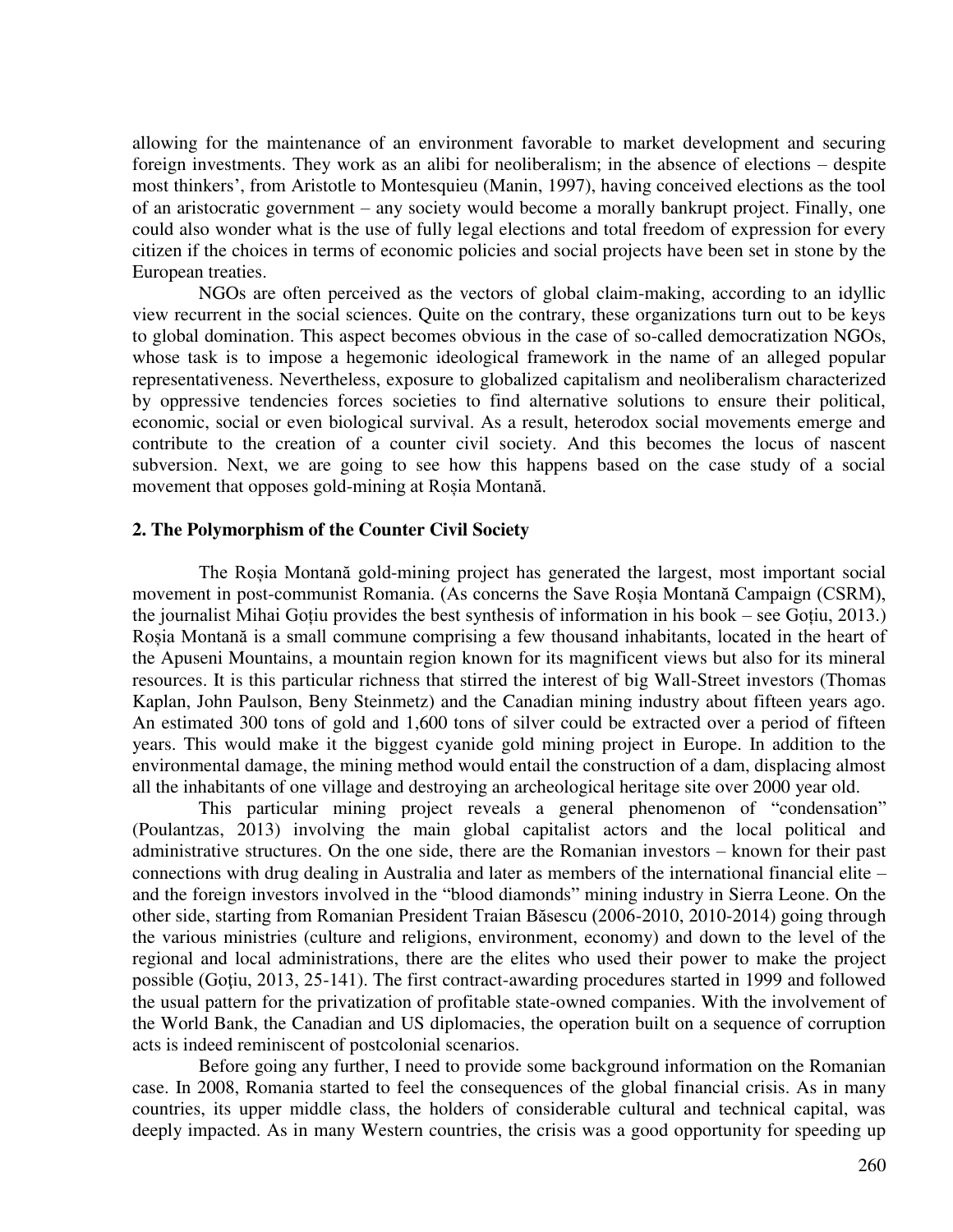neoliberal reforms. Moreover, the ideological homogeneity of the political field, attributable to the weakness of the state, became increasingly visible: the three main political parties, the Social-Democrat Party (PSD) – perceived as a left-wing party –, the National Liberal Party (PNL) and the Liberal Democrat Party (PDL) – both right-wing parties – took turns in forming alliances to govern the country: the PNL-PDL alliance between 2004 and 2007, PDL-PSD between 2008 and 2009, PSD-PNL from 2011 to 2014. Finally, in 2012, the Parliament introduced a referendum procedure for the impeachment of President Traian Băsescu. It was the biggest voter turnout since 1989, i.e. around eight and a half million voters – or 46.24% participation –, out of which 87.52% were in favor of the removal from office. Owing to a legal loophole, Traian Băsescu was able to remain in office. That much can be said for the democratic political scene and democratic legal means. This enticed large shares of the population to become involved in a larger social movement. The multiplying crises, typical of neoliberal governmentality, led to a clear division between capitalism and democracy, on the one hand, and original social movements, on the other.

The opposition to the Roșia Montană mining project started to take shape in 2002. The national power dynamics were such that the villagers had virtually no chance to oppose the project on their own. Moreover, they were subjected to a skillfully maintained doxa according to which the foreign investor is a messianic figure, reminiscent of some Melanesian cargo cults. The local opponents of the project were quick to create an association, Alburnus Maior, and to invite NGOs and activists to their first meeting. Most of these actors came from Cluj-Napoca, a Romanian city which, as opposed to Bucharest, had a genuine progressive and protest-oriented intellectual tradition. The success of the movement, as it would turn out, lay with its capacity to form alliances with very diverse social groups. This allowed the movement to reach transnational status instantly. The Roșia Montană issue gained international recognition with the publication, in the 2000s, of articles in the international press such as: Le monde, The Guardian, The New York Times, Der Spiegel, The Ecologist, etc. A prerequisite of the movement's expansion beyond the level of the state and of its national success, these alliances with urban organizations and actors, not at all common in Romania, would only become stronger in time.

The nature of the mobilization is polymorphic: the village inhabitants whose ownership rights were violated are definitely the most concerned, but alongside them we find environmental NGOs dedicated to the environment preservation, cultural heritage aficionados or professionals, miners who are against mindless extraction, etc. The actors come from very diverse social strata: journalists, architects, legal experts, graphic designers, peasants, former miners, NGO workers, writers, students, unemployed people, etc. The chair of Alburnus Maior himself embodies this social kaleidoscope. The toothless 46-year old man, a former employee of the state-owned mining company of Roșia Montană, can be seen performing tasks ranging from manual haymaking to lecturing at conferences on the entanglement of transnational and national economic interests in this particular mining project.

This plurality of voices within the movement implies a minimal or overlapping consensus. In Romania, the rejection of the elites defined as consummately cynical and greedy is a representation rooted and visible in the granite-like stability of the indicators of trust in the institutions. (Cf. on this point to the opinion barometers published by the Open Society Foundation – Romania together with Gallup.) Consequently, the ideal framework, inclusive of all the different shareholders, claims to be apolitical. Centered on the protection of nature, culture and moral values, its definition can be backward-looking or neutral at best. Here it is in the words of one activist: "Roșia Montană is this threshold between absolute corruption and the hope that the Romanian people will one day find its way towards healthy moral values."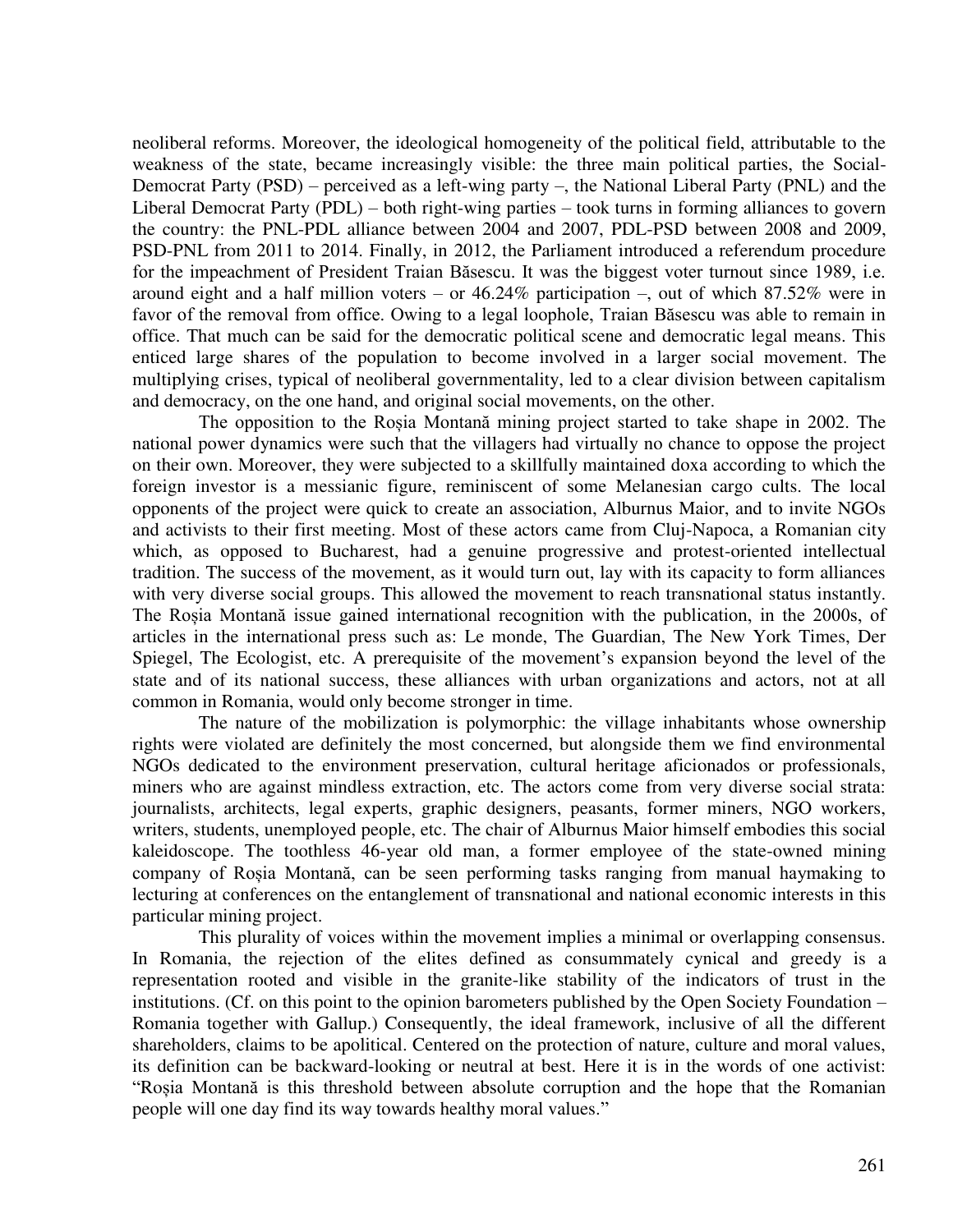The movement's lack of ideological consistency, which could be seen as a weakness at first sight, quite on the contrary, allows it to integrate large sections of the population and to support alliances of social groups geographically and socially far apart from each other. As a result, the movement cannot be controlled by its enemies, since the Save Roșia Montană campaign (CSRM) is not a legal entity and it has a hydra-like organizational structure.

The same observation applies to the winter 2012 protests, although they were much more loosely structured. During the day, groups of elderly people would protest in University Square, while in the evenings, groups of young people, some of them coming straight from work, would take their place. During the October 2013 protests against "fracking" and, by extension, against the Romanian government and Chevron Company, groups of poor and uneducated peasants attempted to resist the installation of a gas drill in the village of Pungeşti, while groups of younger people, holders of cultural capital, protested in Bucharest alongside environmental NGOs. These alliances are clear proof of the repoliticization of large categories of the population formerly excluded from the official mono-ideological environment of the political structures. This social plurality, particularly in the CSRM case, allows for an extraordinary accumulation of technical and tactical skills: design, legal, archeological, etc. This last point is crucial since the battle will be fought over very complex technical issues and will take the form of a fierce propaganda war.

A group of street-art anti-establishment activists – Mindbomb – will become one of the driving forces of this tactical war. On the one hand, the alumni of the art and design school, whose works are being exhibited all over the world, will provide the movement's key symbols (logo, flag, etc.) whose transposability will reinforce the identity of the movement both nationally and internationally. Moreover, the use of the symbols being free, anyone will be able to claim an action on behalf of CSRM. For instance, a group of Romanian mountain climbers will carry the CSRM flag to the top of the Mont Blanc. On the other hand, inspired by the San Francisco Print Collective, whom they had an opportunity to see at work, the Mindbomb activists will start a subversive poster campaign meant to question the interests of Romanian elected representatives connected to the gold mining project. Their network structure will allow them, for instance, to paste 10,000 posters in one night, in sixteen Romanian cities (Goţiu, 213: 378-379). This goes to show the extent to which this particular group is able to conquer public space.

The involvement of legal experts is just as decisive. Repeated demonstrations will take place in Cluj-Napoca and Bucharest and the participants will be subjects to a soft but nonetheless constant repression by the law enforcement forces. In Cluj-Napoca, lawyers will defend pro bono activists illegally arrested by the police and the riot police. This is precisely what the big Bucharest NGOs failed to do in these last years' sporadic protests. Furthermore, flyers containing legal advice will be put together fast and shared among participants so that each one of them could face the state's repressive forces. In brief, this is a genuine modus operandi aimed at bypassing the objective balance of power unfavorable to this fragmented movement. The same legal skills will be put to good use in getting annulled in court all of the permits that Roșia Montană Gold Corporation (RMCG) had obtained fraudulently from the public authorities: Certificate of exemption from listing as cultural heritage, the General Urban Plan, the Planning Certificate, the various reports issued by central authorities used by various ministries as support for their decisions, etc.

Faced with this kind of mobilization, the Canadian-Romanian company will launch their counter-offensive. An invalid local referendum is conducted under the direction of the multinational corporation, with a less than 28% turnout. Further, a mock civil society is created with the help of NGOs incentivized by people with vested interests in the mining project. Nothing was easier than to co-opt these NGOs, following the example of the big environment preservation foundations (WWF, Conservation International) which are today funded by the world's most polluting industries.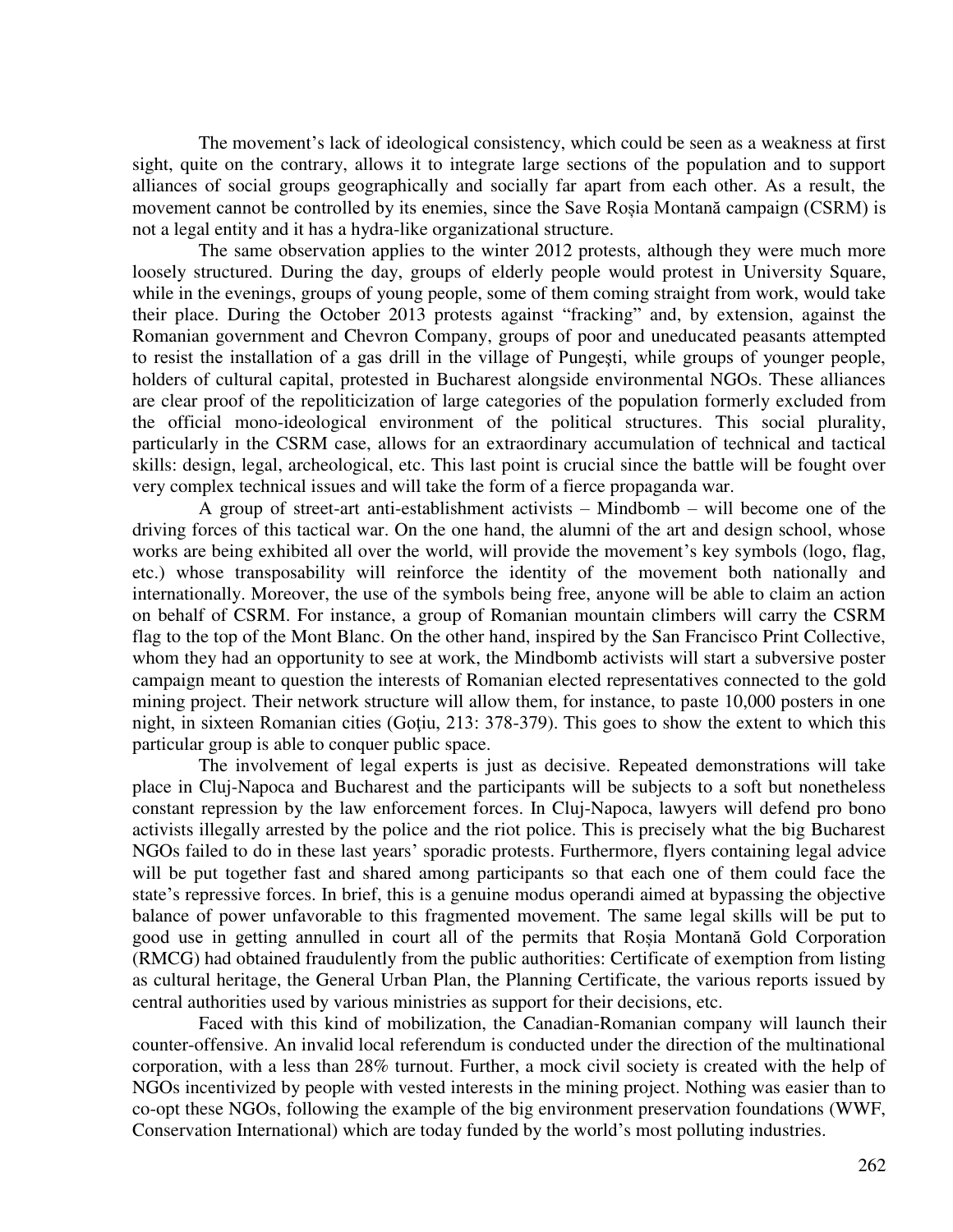In an attempt to counter the involvement of a part of the transnational science community, the company calls on a few members of the Romanian Science Academy. This is a common strategy of securing the services of a few actors and allowing them, due to resources from outside their field of reference, to change their position in the field's hierarchy. Once one or several actors are coopted, it becomes easier to claim and use fallaciously the agreement of the institution as a whole. However, this strategy will backfire as the Romanian Academy, clinging to its precarious independence gained after the fall of communism, will unequivocally and repeatedly make public its opposition to the Roșia Montană mining project.

Next, RMGC will put more pressure on the media. They will first muzzle the media through their main shareholders as the latter are connected to political parties which, in their turn, are connected to the gold mining project. The mass purchase of advertising space will also make it easier to buy off a parti-pris purged of divergent opinions. The censorship of the media will be further enabled by co-opting actors in authority positions (editors in chief, TV presenters, moderators, etc.). They will be convinced by the multinational corporation with the help of luxury "research" trips to New Zealand.

The relentlessness of the multinational company – which otherwise has not produced any wealth so far – can only be explained by the speculative nature of today's capitalism. The actual purpose of this company is to maintain the stock market price of a virtual swappable product in order to ensure its circulation and the drain of money. This also applies to the local elite for whom this company is a source of extraordinary wealth. However, the success of this strategy relies on the heteronomy of the social fields targeted by the mentioned company and, consequently, on their versatility.

As a corollary, this strategy of creating a fictional democracy reveals both the internalization of constraint typical of globalized moral standards manifested as fair and free elections, civil society and the freedom of expression, and the transformation of the relations between power and counter-power. From here on, this pantomime of democracy will have to be reenacted every time one wants to raise public awareness. This is the main quality but also the main drawback of globalized moral standards.

The participants in CSRM will also take it upon themselves to educate these populations who are not used to voicing their opinion. This is another fundamental feature that sets them apart from the main democratization NGOs in Romania who provide at best a few reports and brochures on the leanings of political parties and the biographies of their members. The work of organizing a march from Cluj-Napoca to Roșia Montană illustrates this educational endeavor. The organizers stopped in each village and talked at length, sometimes meeting with a lot of bitterness from the villagers, about the underlying stakes of the mining project (Goţiu, 2013: 364-367). It is important to emphasize that this region in Romania is marked by high unemployment rates, an argument that was used ad nauseam by the Romanian-Canadian mining company.

As an extension of their actions, the movement will focus on the village of Roșia Montană and set up several projects there: an architecture summer school on heritage building restoration, an annual music festival to help develop tourism in the local guesthouses. Given the spatial dimension of the political struggle, the activists had to appropriate a space previously under the control of the company – which had bought property in the village – in order to effectively operate the shift in the balance of power. The restoration of the Greek-Catholic parish house gave the activists the opportunity to appropriate a place and to convert it into a museum that would host their lectures and public debates. This happened on several occasions and led to the Alburnus Maior association's claiming for the parish house as its headquarters.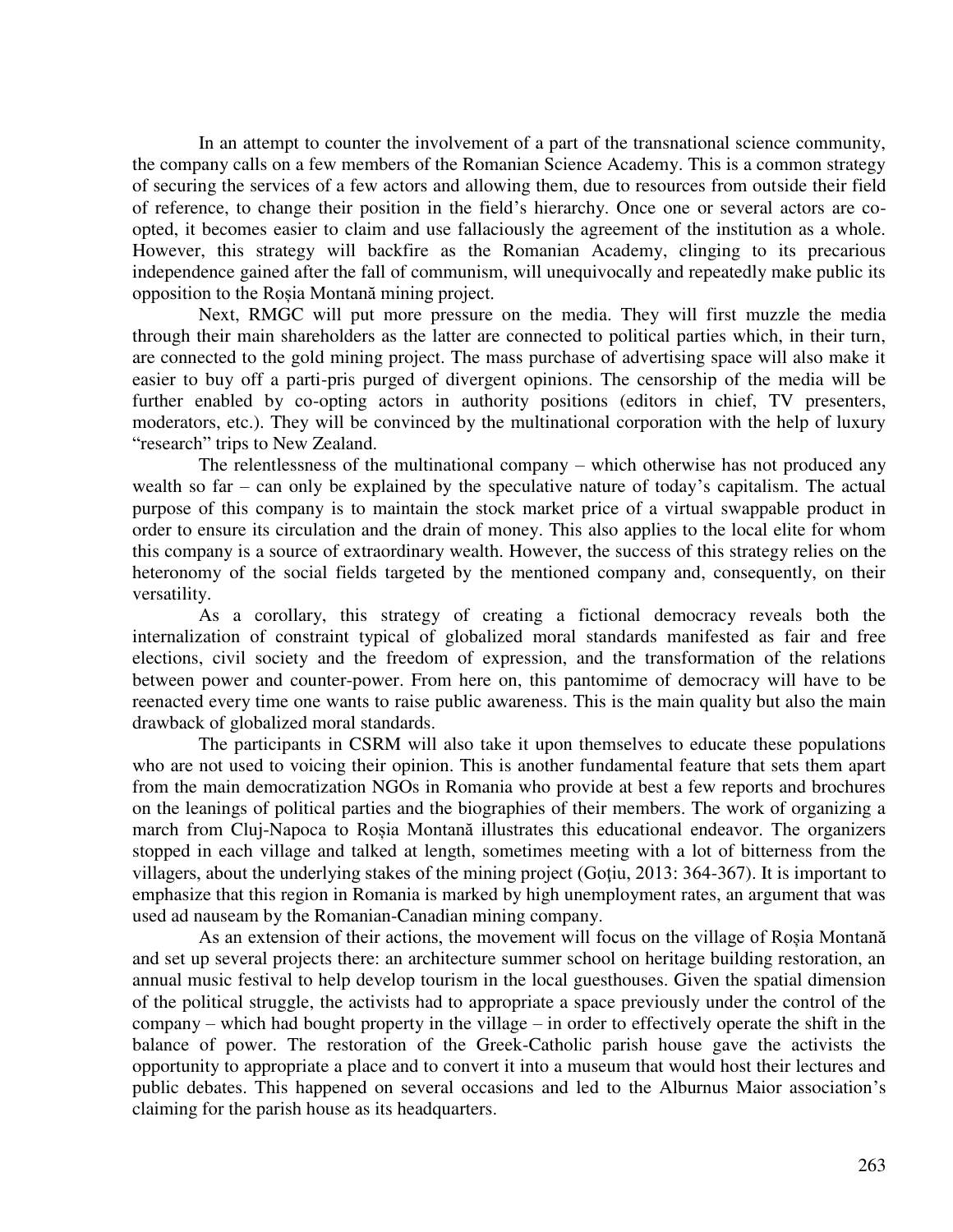For the activists, the alternative to the gold mining project is to turn this place into a tourist attraction, with cultural heritage and agritourism at its center. There are surely many arguments in favor of this. But there is no real break with the dominant global ideologies as these propositions are clearly part of yet another register of the political hegemony of globalization. First, these propositions push the debate in the cultural sphere at the expense of the political, overlooking, for instance, political ecology. Second, they encourage the commodification of culture, identity and heritage, all of them being reinvested in the intangible economy of tourism (Bazin, 2001; Heemeryck, 2008). It stands for the very demise of the industry, in this case, mining, on which the legitimacy of the state relied in the past and which now allows for its commodification as tourism. The same might apply to the environmental-friendly tourism that the CSRM key members praise so much. Finally, one can only wonder if this urban petite bourgeoisie a.k.a. creative class (gentry) is not actually imposing its own worldview on the others. Being a tourist requires having surplus earnings and only a few social categories will be able to afford that. By way of illustration, during the 2014 FânFest music festival, the prices of accommodation ranged from  $\epsilon$ 20/ night for setting up your tent in a villager's yard to  $\epsilon$ 42/ night for a room in a villager's house, in a country where the minimum net monthly salary is  $\epsilon$ 115 and the average net monthly salary is  $\epsilon$ 366. This is where the narrowness of these activists' vision becomes apparent.

### **Conclusion**

In his prison writings, Antonio Gramsci distinguished between a political society (the night-watchman state), an equivalent of the legitimate functions of the state (the army, the police, the legal system, etc.), and a civil society whose role is to maintain a cultural hegemony favorable to the dominant classes. There are two criticisms of this view. Gramsci's political society is undoubtedly the least open to political stakes. Moreover, his definition of civil society stands only for part of the civil society, which, because of its hegemonic nature, puts a strain on all forms of claim-making within a society. Now, my case study reveals the cracks in the myth of the hegemonic civil society as illustrated by the problematic nature of the relations between the main democratization NGOs, Pro Democraţia Association, the Center of Support for Non-Governmental Organizations, on the one hand, and the local Alburnus Maior, on the other. This particular civil society appears to have an amphibological nature. The former loses the monopoly on the claim to represent the society and the latter creates its own place independently of the former.

In this respect, the Romanian case is close to the Georgian one (Jones, 2012). After the "Revolution of Roses", a great number of NGO activists joined the government structures. This coincided with the two terms of Mikheil Saakashivili as President of Georgia (2004-2007, 2008- 2013), a period of authoritarian neoliberal policies (Serrano, 2008), and ultimately led to the emergence of a counter civil society, opposed to the government. (Muskhelishvili and Jorjoliani, 2009).

The disjunctions of civil society create a parallax effect in the very concept of civil society. This historical configuration emphasizes the emergence of a counter civil society resulting from the colonization of civil society by neoliberalism. The comparison with another faraway postcommunist country will help us understand better why the big Romanian NGOs gradually confine themselves to an ideological straightjacket.

Like Romania, Cambodia is one of the first post-communist countries to have its territory swept by a wave of NGOs in the early 1990s. Following the massacres committed by the Khmers rouges and their defeat by the Vietnamese army (1975-1979), an international embargo was imposed on Cambodia until 1991. In 1992, after the Paris agreements (1991), the United Nations Transitional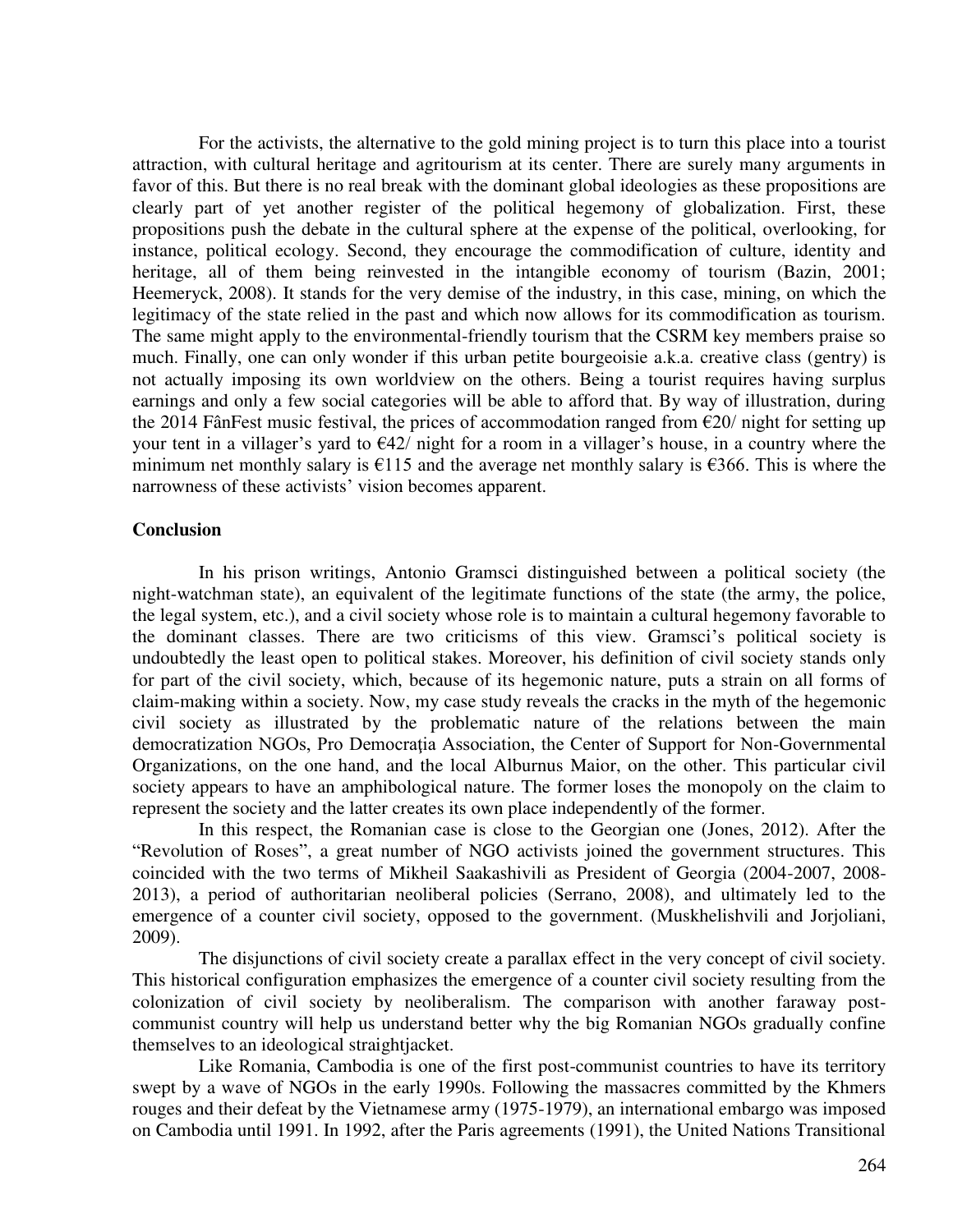Authority in Cambodia (UNTAC) is appointed to ensure Cambodia's transition to peace, democracy, and a market economy. From then on, a vast number of NGOs set up camp in Cambodia, most of them funded by multilateral or Western institutions. However, there also emerged a minority wave of fully independent NGOs; among these, the child sponsorship and education NGOs (Trannin, 2005).

Under these circumstances, corruption and all types of trafficking spread like wildfire allowing the authoritarian State to make full use of its means of repression. Phrases like "aid market" (Hughes, 2003) and "NGO economy" (Trannin, 2005) could be heard everywhere. The aid is not coordinated, some sectors are overfunded (health-AIDS), others are overlooked (mental illnesses and psychological counseling for the survivors of the Khmers rouges era). To better control this chaos, the funders create structures for conveying and increasingly strict monitoring of aid: the "umbrella" multilevel structures, with a big NGO placed at the top and several smaller ones under its direction. Each "umbrella" specializes in one aid sector – health, microfinance, education, etc. In this context, one could say that "foreign assistance undermines democracy" and civil society development (Ear, 2012).

This is to say that the Cambodian NGOs are in no way more prone than their Romanian counterparts to increased autonomy. Nonetheless, human rights NGOs such as the Cambodian Human Rights and Development Association (French acronym ADHOC) or the Cambodian League for the Promotion and Defense of Human Rights (French acronym LICADHO), ever since their creation, have shown an ability to make a common front with the anti-establishment movements in the post-UN history of Cambodia. These social movements will peak again in 2013-2014, with the garment workers' strike. How can one explain the fundamental difference between the Cambodian NGOs and the big Romanian NGOs?

First, the Cambodian NGOs refused the paternalist attitude of the UNTAC from the very beginning and were even having open contentious relations with the latter. This was the first step towards building a form of independence. But this was not enough. These activists, just like some local Buddhist figures, would invent a Cambodian tradition of the rule of law based on the notion of justice (Pouligny, 2007). This fictional appropriation allows them to make independent claims about human rights, rule of law, etc. Finally, these NGOs' actions are aimed at helping the population in their exchanges with the state and the elites. In addition to denouncing corruption, they focus on the victims of state violence whom they provide with legal, medical and financial support. When it comes to the victims of expropriation from their lands and properties, they go as far as to bring them a roof and food provisions. This is a big issue as a surface area of more than 2 million hectares was subject to dispossession by the state since 1993, giving rise to violent conflicts (see this history on interactive maps Great Cambodian Giveaway, Visualizing Land Concessions over Time on the LICADHO website). Several neighborhoods in Phnom Penh are chronically enraged by the elite-led dispossession, while the imprisoned activists receive help from these maverick NGOs.

While, in general, the normalization operated by the NGOs is a type of global and abstract standardization, the Cambodian NGOs are still making local claims. Their agenda is built on local issues. Hence, their integration in the social movements which regularly shake this country. It is in the name of impartiality that the big Romanian NGOs refuse to get involved in social movements. The 'each person has the right to speak' equidistant attitude pairs well with the new advocacy methods. But in a world where power relations are both complex and increasingly inflexible, this position is utopian. Moreover, this position makes difficult even impossible any solidarity with the population.

This detour through the Cambodian case provides many lessons. As opposed to Cambodian NGOs, Romanian organizations claiming to represent the civil society were not able to appropriate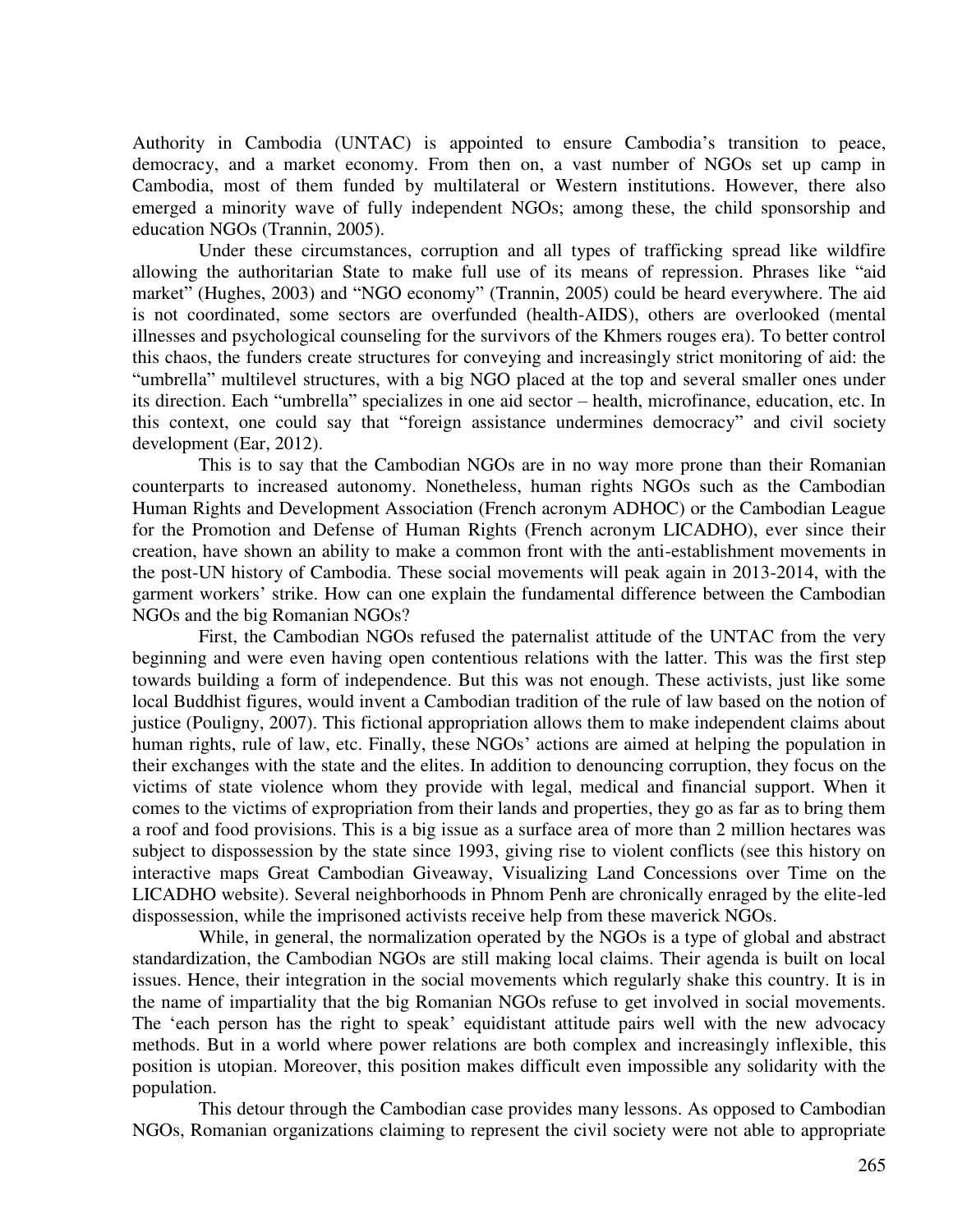democratization and the rule of law. As for their connections to the social movements, they are only formal if not altogether contentious. Notwithstanding, Romanian history provides its own example of a revolution that succeeded in bringing together the people and part of the bourgeoisie. This was the 1848 revolution, responsible for the birth of Romania as a nation-state. And some of its main figures came from the small village of Roșia Montană.

## **References**

- 1. Bazin, L., 2001. Patrimoine, mémoire, généalogie. Quelques considérations critiques. *Revue Espace Marx Lille*, n° 16-17, pp.44-53.
- 2. Castoriadis, C., 1972. *L'institution imaginaire de la société.* Paris: Seuil.
- 3. Cîrstocea, I., Heemeryck, A, 2004. Occurrences paradoxales du politique en Roumanie. *Journal des anthropologues*, n° 102-103, Paris, pp.371-409.
- 4. Dardot, C. and Laval, C., 2009. *La nouvelle raison du monde. Essai sur la société néolibérale*. Paris: La découverte.
- 5. Denord, F. and Schwartz, A., 2009. *L'Europe sociale n'aura pas lieu*. Paris : Raisons d'agir.
- 6. Ear, S., 2012. *Aid Dependence in Cambodia, How Foreign Assistance Undermines Democracy*, New-York: Columbia University Press.
- 7. Gramsci, A., 1996. *Les cahiers de prison*. Gallimard: Paris.
- 8. Guilhot, N., 2007. Reforming the World. George Soros, Global Capitalism, and the Philanthropic Management of the Social Sciences. *Critical Sociology*, 33, pp. 447-479.
- 9. Goṭiu, M., 2013. *Afacerea Roşia Montană*, Cluj-Napoca: Tact.
- 10. Heemeryck, A., 2010. *L'importation démocratique en Roumanie. Une perspective anthropologique sur la construction d'une société post-dicatoriale*. Paris: L'Harmattan.
- 11. Heemeryck, A., 2008. Le patrimoine culturel immatériel entre marché, État et culture nationale : une esquisse de problématisation autour de l'exemple de la Roumanie. *Martor. The Museum of the Romanian Peasant Anthropology Review*, Bucuresti, 13, pp.67-85.
- 12. Heemeryck, A., 2014. The Imaginary Debt of Comunism: Political Conflicts and Historical Legitimization in Romania in Ould-Ahmed. P., Hours, B.. *Dette de qui, dette de quoi ? Une économie anthropologique de la dette*. Paris: L'Harmattan.
- 13. Hours, B., 1998. *L'idéologie humanitaire ou le spectacle de l'altérité perdu*. Paris: L'Harmattan.
- 14. Hours, B. and Selim, M., 2012. *Anthropologie politique de la globalisation*. Paris: L'Harmattan.
- 15. Hours, B., 2008. Les marchandises morales globales ou le blanchiment du capitalisme in Baumann E. *Anthropologues et économistes face à la globalisation*. Paris: L'Harmattan, pp.77- 86.
- 16. Hughes. C., 2003. *The political Economy of Cambodia's Transition 1991-2001*. London & New-York: Routledge.
- 17. Huiu, I., Pavel, D., 2003. *Nu putem reuşi decît impreună . O istorie analitică a Convenţiei Democratice, 1989 – 2000*. Iaşi: Polirom.
- 18. Jones, S. F., 2012. *Georgia: A Political History Since Independence*. London and New-York: I. B. Tauris.
- 19. Lippmann. W., 1943. *The Good Society*. George Allen and Unwin Ltd.
- 20. Manin, B., 1997. The *Principles of Representative Government*. Cambridge: Cambridge University Press.
- 21. Muskhelishvili, M., Jorjoliani, G., 2009. Georgia's ongoing struggle for a better future continued: democracy promotion through civil society development. *Democratization*, 16(4), pp.682–708.